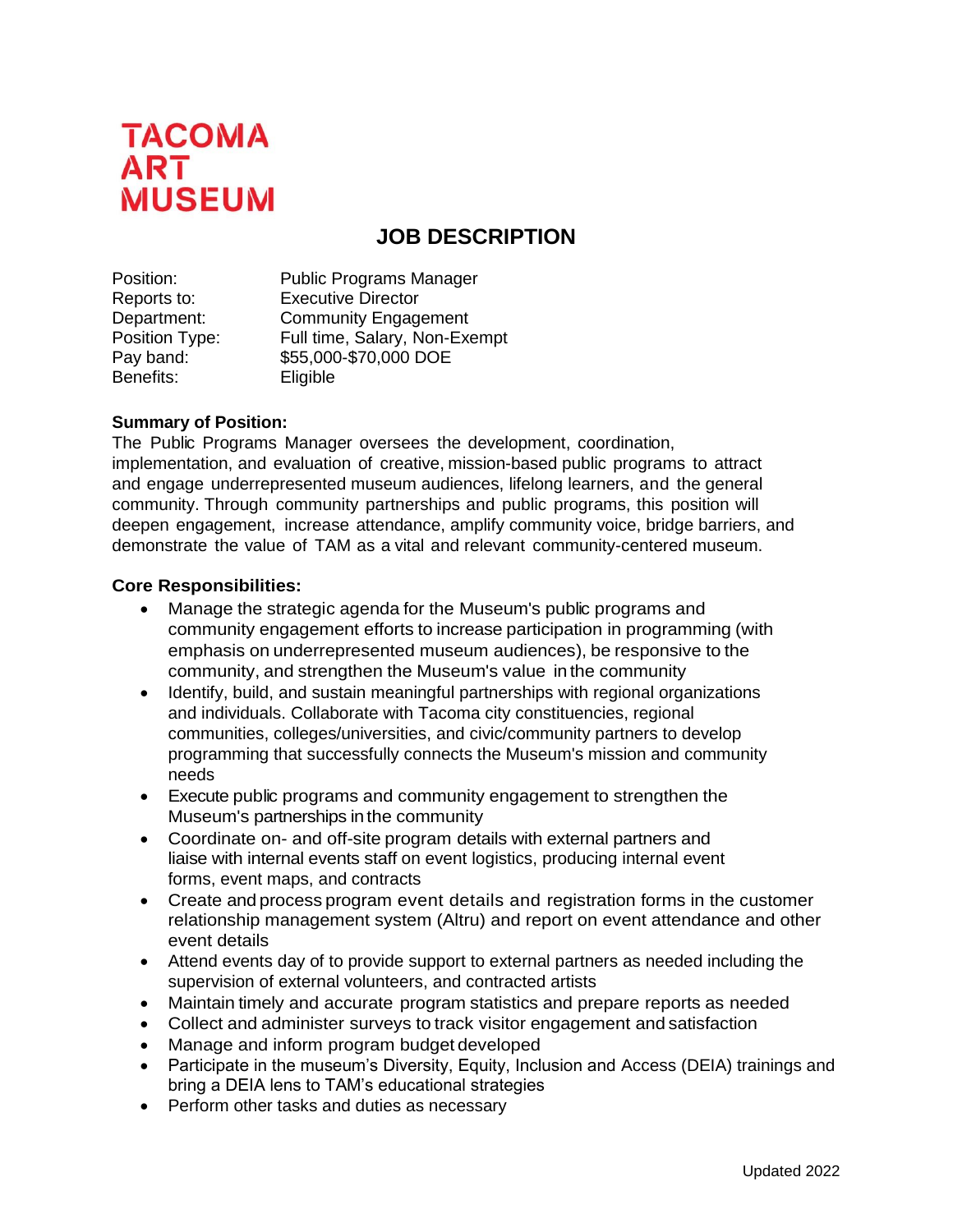# **Absolutely Required Skills/ Knowledge/ Ability/ Experience or Education:**

- Two to three years of experience managing public programs, including: developing activities/performances/programs that meet institutional goals, overseeing contracts, managing event support staff, complying with facility requirements, and collaborating with the marketing department on publicity
- Two to three years of experience working inor with art organizations
- Proficient in Microsoft Office applications and database systems
- Strong written and oral communication skills
- Effective problem solving and flexibility
- Ability to work accurately and efficiently and keep track of numerous projects simultaneously
- Proficient in Microsoft Office applications
- Demonstrated commitment to supporting the museum's Diversity, Equity, Inclusion, and Access (DEIA) framework
- Ability to work within and maintain the museum brand values: innovative, passionate, civic-minded, gracious, approachable
- Willing to work evenings and weekends,on- and off-site

## **Desired Skills/ Knowledge/ Ability/ Experience or Education:**

- Experience working with Blackbaud Altru Database
- Experience in Art Education
- Knowledge of Tacoma area community partners and artists
- Experience planning and executing public program events for people with disabilities

#### **Travel, Working Conditions, and Physical Environment:**

- Must be able to perform job duties at a workstation and/or a computer screen for the majority of the work day.
- Frequently reaches, handles objects and operates tools, machinery, computers, and/or controls
- Ability to lift objects (up to 25 pounds) and perform other similar actions during the course of the workday
- Continuously exchanges information through listening and talking with staff, volunteers and individuals in the community
- Some work may be occasionally performed outside where employee is subject to adverse weather conditions
- Some local travel, less than 25% of work hours
- Some evening and weekend work both on and offsite as necessary per events schedule

# **To Apply**

- Please email a succinct cover letter and resume to HR @TacomaArtMuseum.org.
- Include "Public Programs Manager: First and Last Name" in subject line.